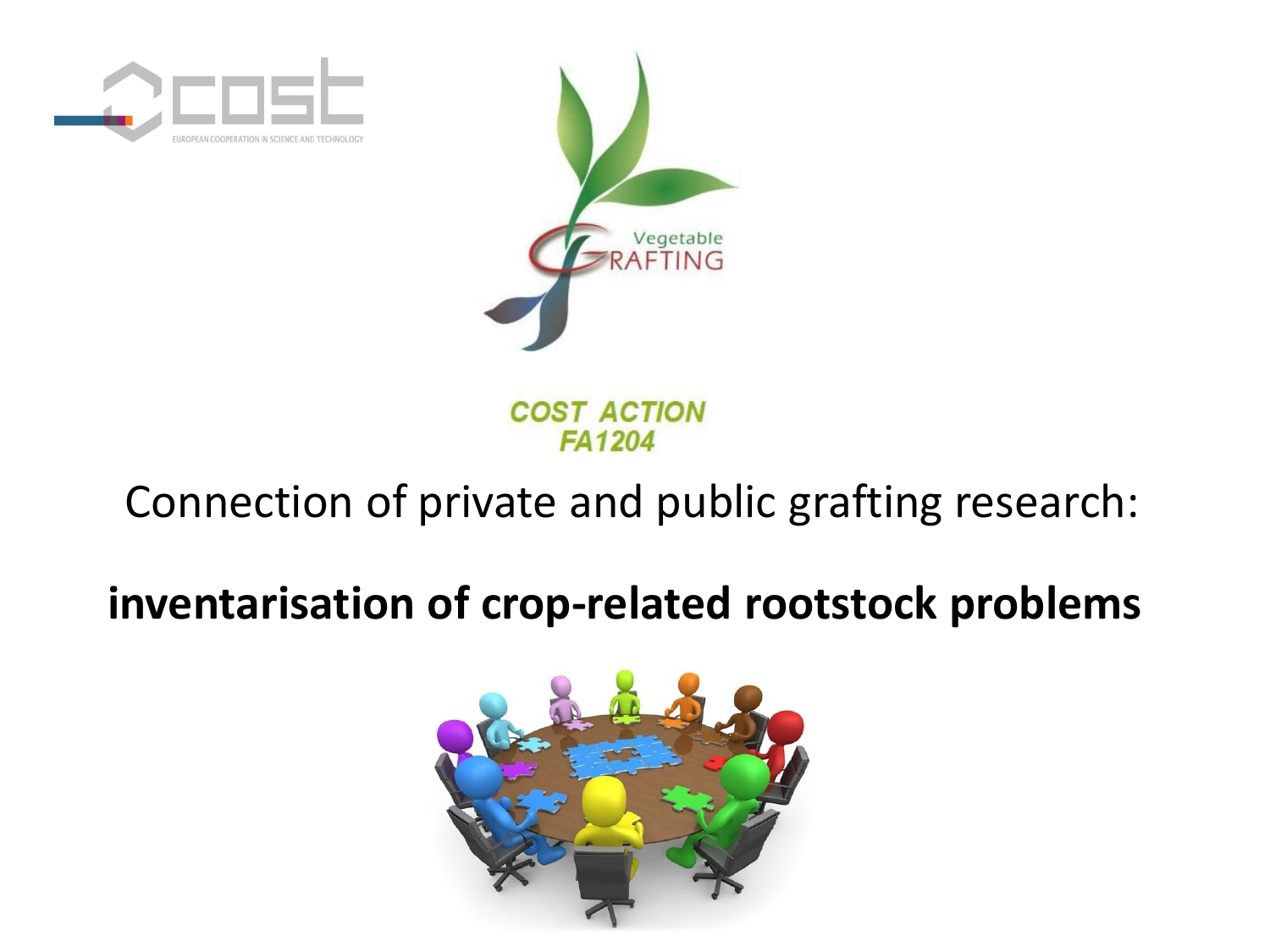

# Tomato & Eggplant rootstock problems



|                | <b>Problem description:</b>                              |
|----------------|----------------------------------------------------------|
|                |                                                          |
|                | Soilless: Control crazy root disease                     |
| $\mathbf 1$    | (Agrobacterium rhizogenes)                               |
| $\overline{2}$ | Soil: Nematodes, wilt causing fungi and oomycetes        |
| 3              | salt stress                                              |
| 4              | resistance to Pyrenochatea lycopersici                   |
| 5              | resistance to Fusarium oxysporum lycopersici r2 (ex3)    |
| 6              | resistance to Fusarium oxysporum radicis lycopersici     |
| 7              | resistance to Verticilium dalhige                        |
| 8              | uniformity seeds germination                             |
| 9              | abiotic stress tolerance open fields/passive glasshouses |
| 10             |                                                          |
| 11             |                                                          |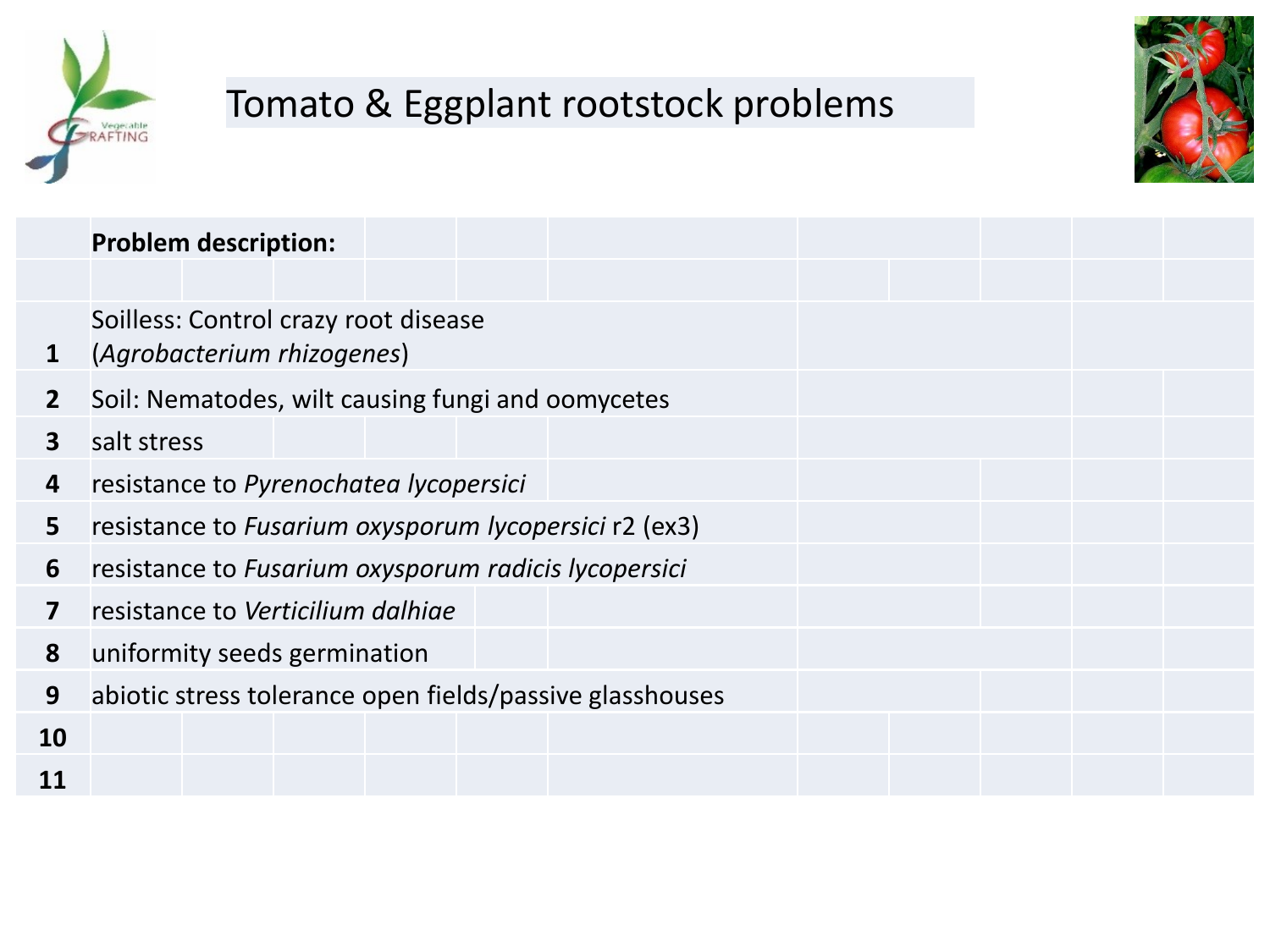

#### Pepper rootstock problems



|                         | <b>Problem description:</b>                             |
|-------------------------|---------------------------------------------------------|
|                         |                                                         |
|                         | yield increase by rootstocks                            |
| $\mathbf{2}$            | nematodes                                               |
| $\overline{\mathbf{3}}$ | resistance to Phytophtora capsici                       |
| 4                       | abiotic stress tolerance open field/passive glasshouses |
| 5                       | lack genetic variation (wild accessions)                |
| 6                       |                                                         |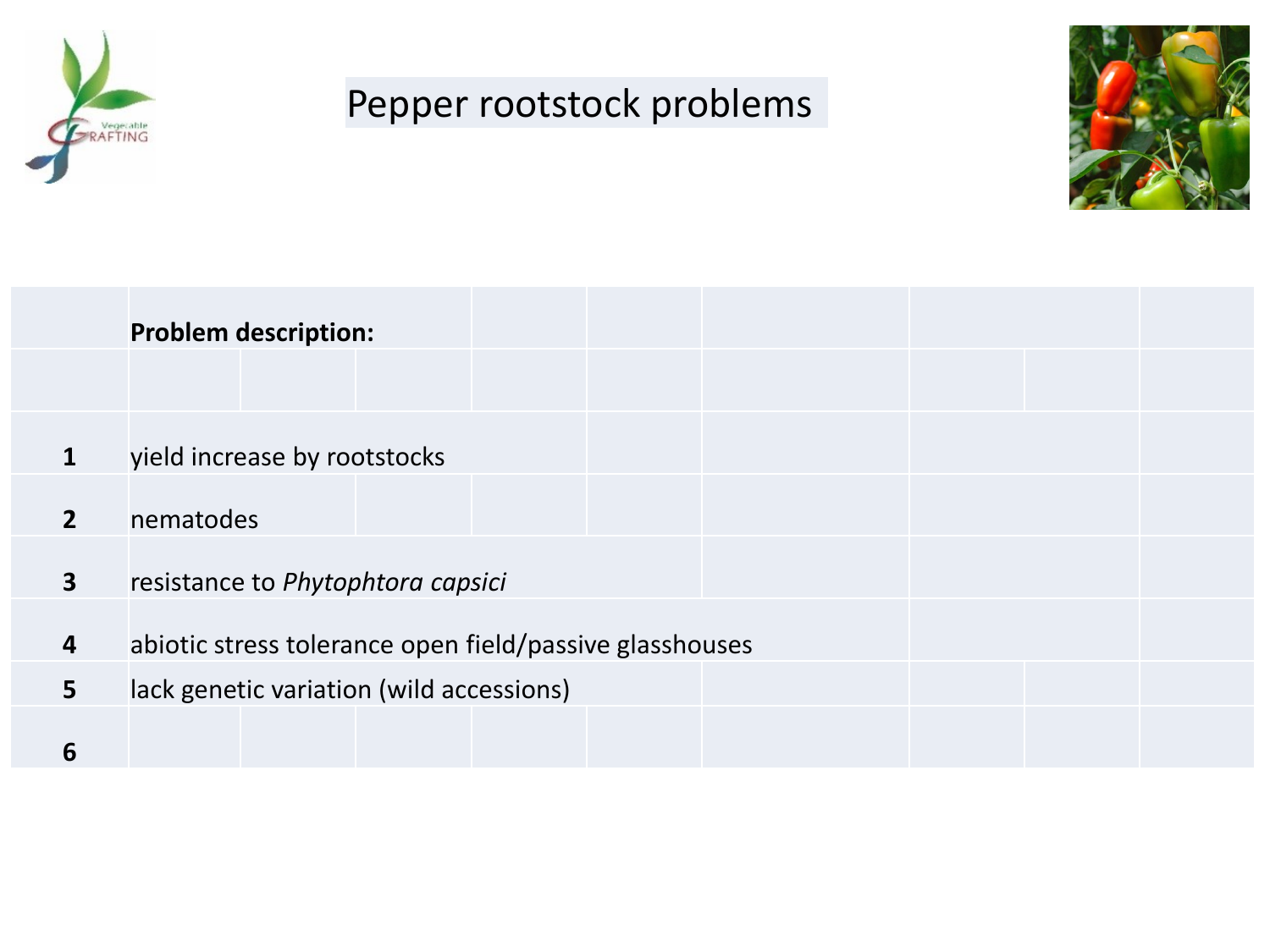

## Melon rootstock problems



|                         | <b>Problem description:</b>                             |
|-------------------------|---------------------------------------------------------|
|                         |                                                         |
| 1                       | resistance to Fusarium oxysporum race 1.2 (F,I,E,Maroc) |
| $\overline{2}$          | linkage drag: resistances and taste                     |
| $\overline{\mathbf{3}}$ | yield and biotic stress resistance                      |
| $\boldsymbol{4}$        | "sudden death" (graft incompatibility)                  |
| 5                       | improve earliness                                       |
| 6                       | too vigorous in 2nd part growth season                  |
| 7                       |                                                         |
| 8                       |                                                         |
| 9                       |                                                         |
| 10                      |                                                         |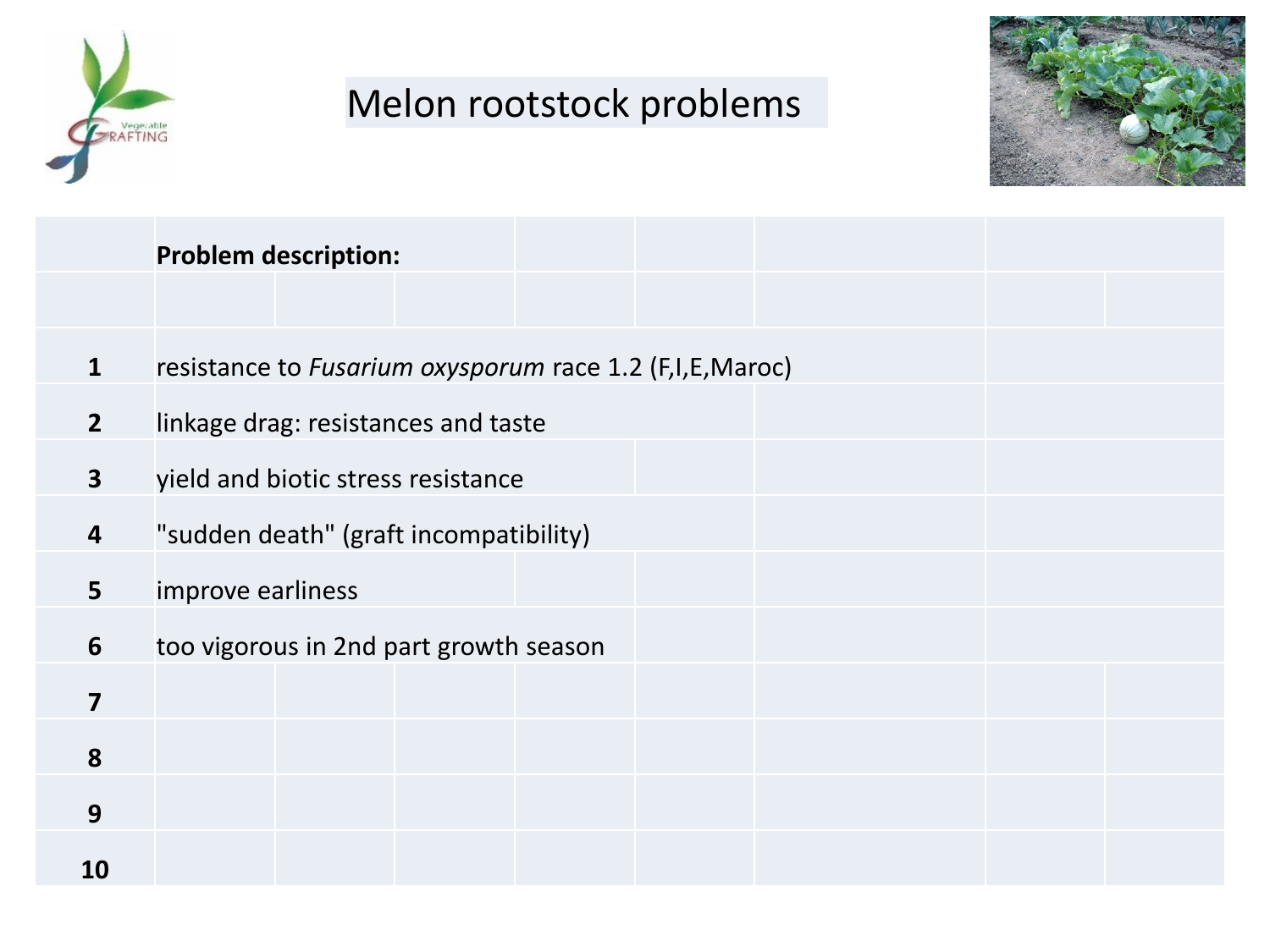

#### Watermelon rootstock problems



|                         | <b>Problem description:</b>            |
|-------------------------|----------------------------------------|
|                         |                                        |
| $\mathbf{1}$            | resistance to Fusarium wilt            |
| 2 <sup>2</sup>          | chilling tolerance                     |
| $\mathbf{3}$            | linkage drag resistances - taste       |
| 4                       | yield and biotic stress resistance     |
| 5                       | "sudden death" (graft incompatibility) |
| 6                       | improve earliness                      |
| $\overline{\mathbf{z}}$ | too vigorous in 2nd part season        |
| 8                       |                                        |
| 9                       |                                        |
| 10                      |                                        |
| 11                      |                                        |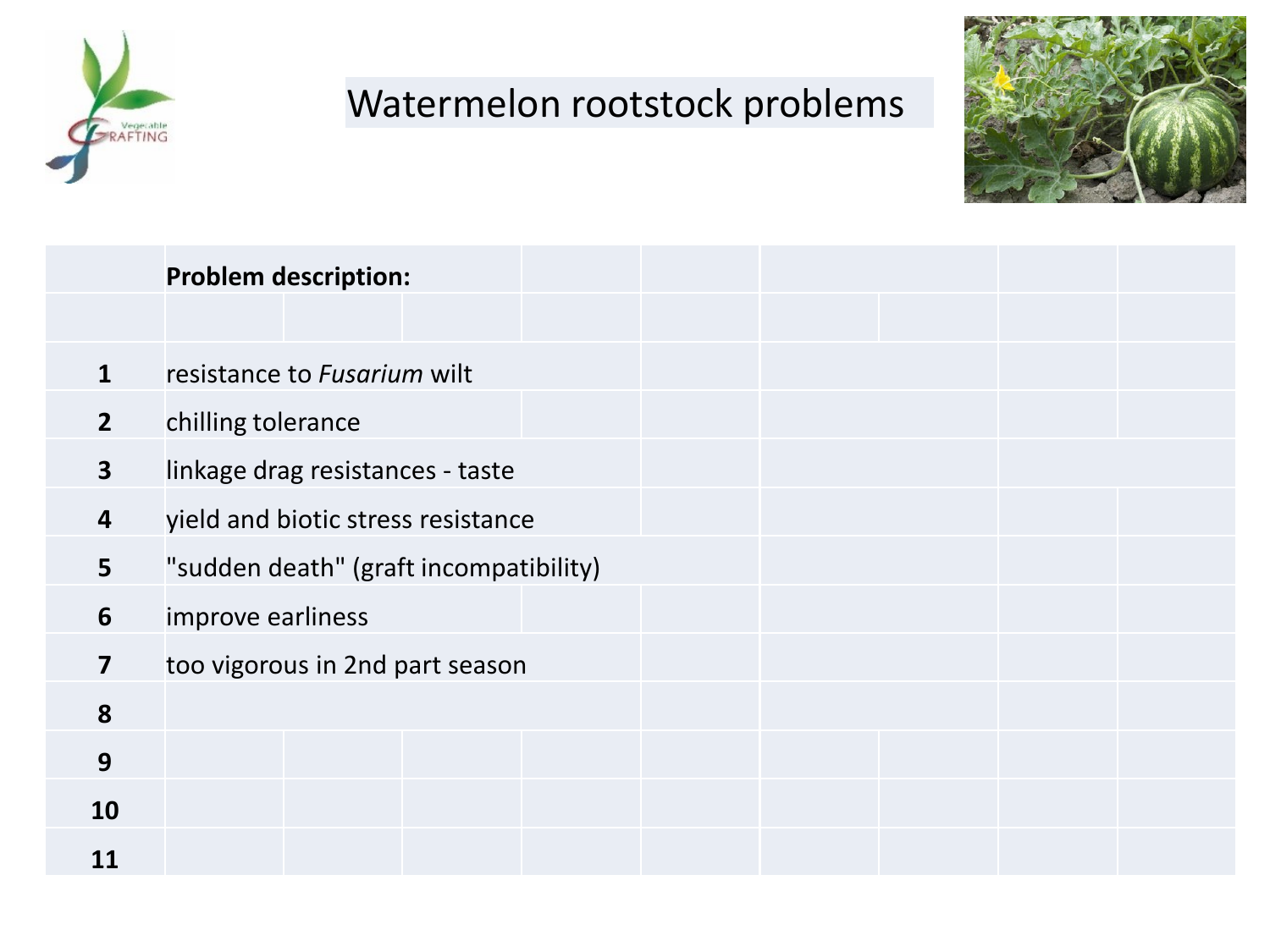

## Cucumber / Courgette rootstock problems



|                         | <b>Problem description:</b>                              |
|-------------------------|----------------------------------------------------------|
| 1                       | variation in grafting success Jan. - July due to weather |
| $\overline{2}$          | abiotic stress tolerance open field/passive glasshouses  |
| $\overline{\mathbf{3}}$ | Soilless culture: no improvement yield                   |
| 4                       |                                                          |
|                         |                                                          |